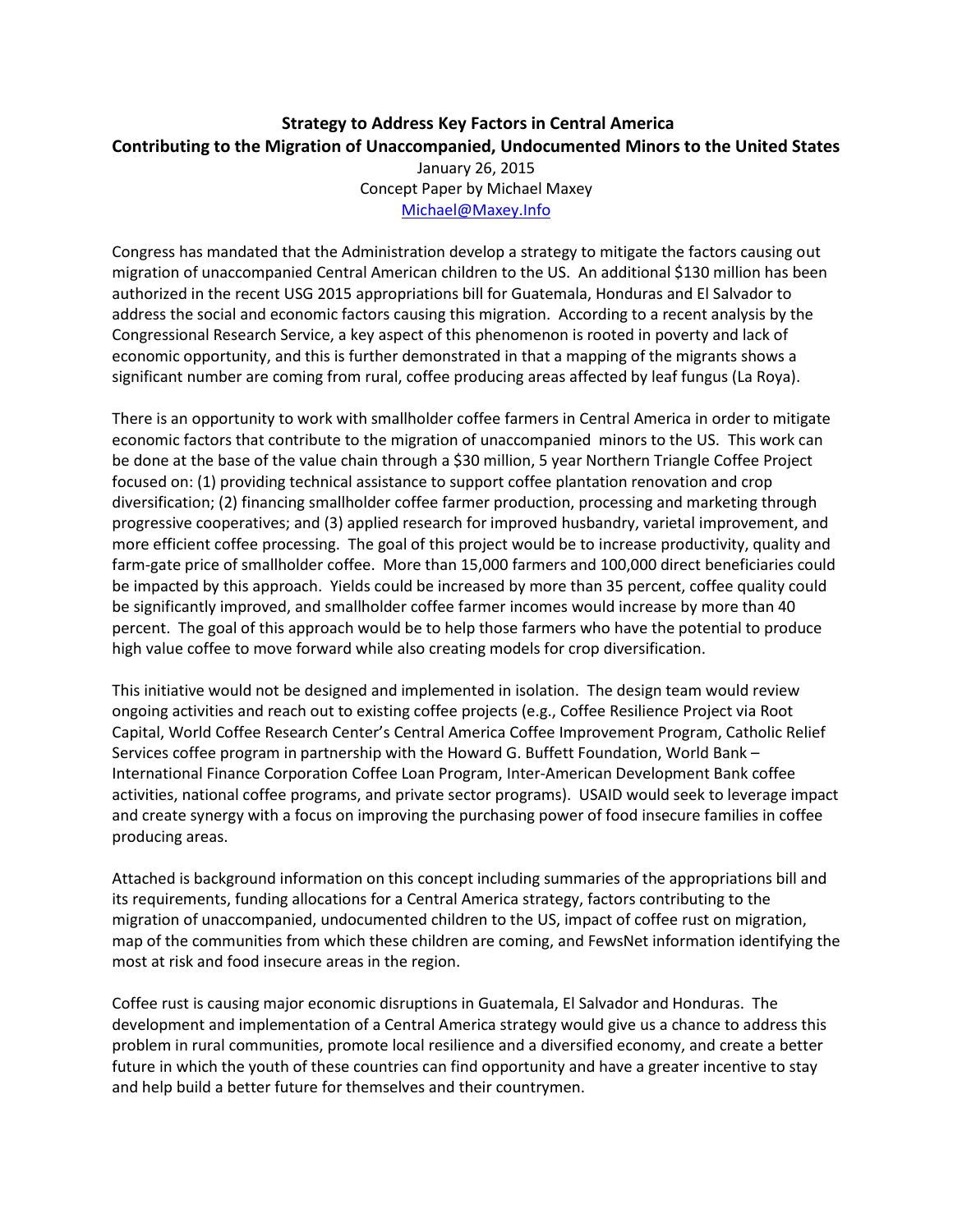- [Public Law No. 113-235](http://sleepless-in-baghdad.blogspot.com/2014/12/usg-spending-bill-hr-83-2015.html) "H.R. 83 Consolidated and Further Continuing Appropriation Act, 2015" requires the Administration, in Section 7045, to draft a Central American migration prevention strategy which includes economic and social development programs with a focus on communities that are major contributors of unaccompanied migrants. This strategy must be presented to Congress within 90 days of the enactment of this legislation (due date for presentation of the strategy is March 26, 2015).
- "[International Affairs Budget Update](http://www.usglc.org/2014/12/16/international-affairs-budget-update-121614/)" by U.S. Global Leadership Coalition in December 2014 stated that additional funding was made available to support this strategy to mitigate key drivers of out migration. From p. 5 of the update: "Final FY15 appropriations require the Administration to develop a strategy to address factors in Central America that contribute to the migration of unaccompanied children to the United States. In order to fund the strategy, the measure increases by \$130 million the Administration's request for El Salvador, Guatemala, and Honduras." There was not a specific designation of how the funds were to be expended but the legislation clearly cites "economic conditions" as one of the areas that should be addressed.
- "[Unaccompanied Children: Potential Factors Contributing to Recent Immigration](http://fas.org/sgp/crs/homesec/R43628.pdf)" a July 2014 report by the Congressional Research Service indicated that out migration of youth from Central America was in part a consequence of unemployment, low economic growth, and shocks to the economy (the impact of coffee rust on rural employment was cited as one factor provoking migration). With as much as 70 percent of Central America's coffee fields affected by coffee rust ("La Roya"), yields have been significantly reduced, 500,000 coffee-related jobs lost, and coffee sector income cut by approximately one billion dollars.
- "[New York Times Report of Origin of Unaccompanied Children](http://www.nytimes.com/interactive/2014/07/15/us/questions-about-the-border-kids.html?_r=0)" October 2014 report provided a description of where the unaccompanied children originate. This data is Department of Homeland Security map below. A significant number of unaccompanied children came from high poverty rural areas that are part of the coffee growing regions impacted coffee rust.

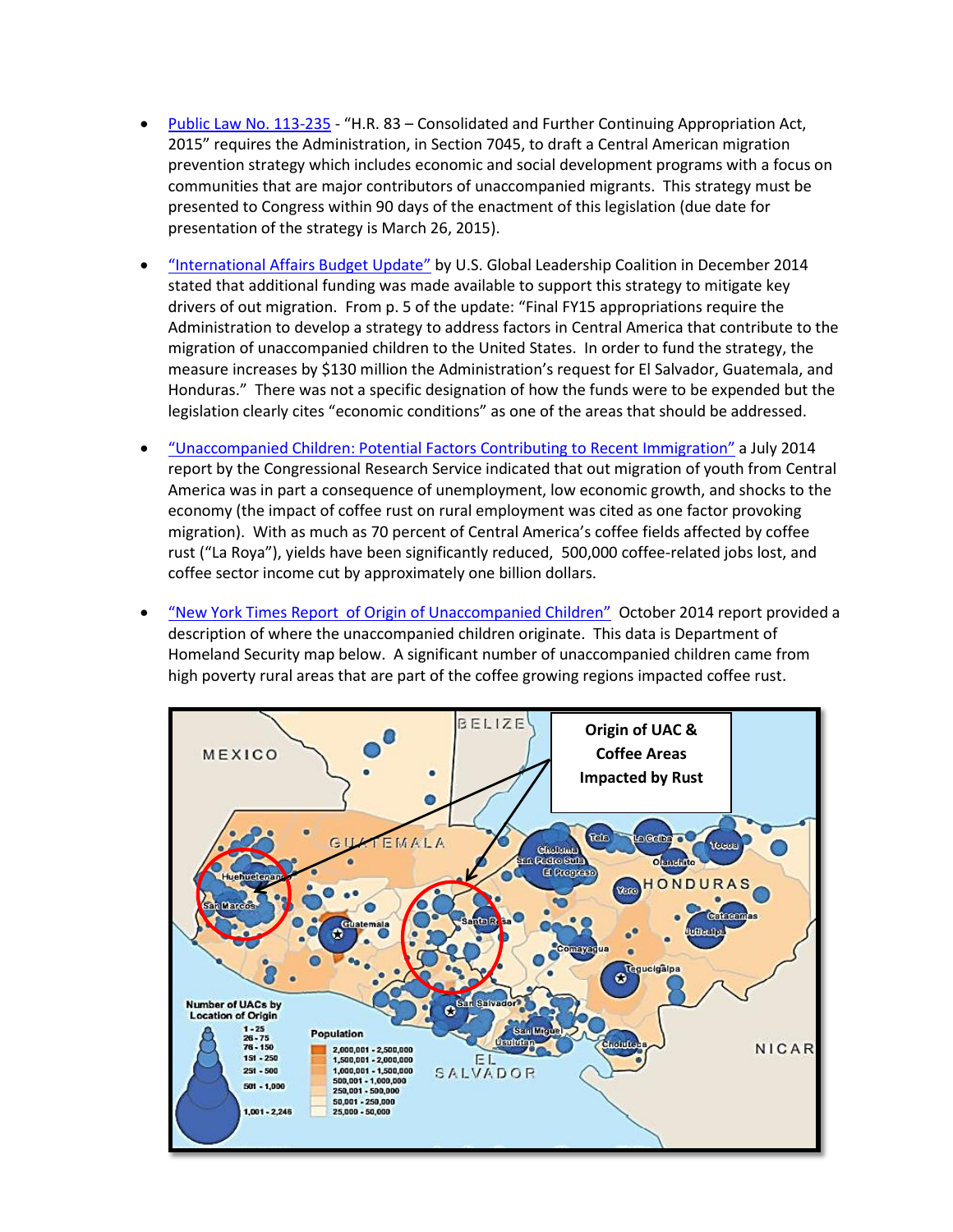

FewsNet Alert - [December 2014](http://www.fews.net/central-america-and-caribbean/alert/december-2014) - [Households in Crisis in the Guatemalan highlands and southwestern](http://www.fews.net/central-america-and-caribbean/alert/december-2014)  [Honduras beginning in March.](http://www.fews.net/central-america-and-caribbean/alert/december-2014) "Guatemala's temperate highlands and southwestern Honduras, some very poor households will be in Crisis (IPC Phase 3) due to a poor *Primera* season in 2014 and the impact of coffee rust since … the poorest households in the eastern region of Guatemala, the southern and western regions of Honduras, and the coffee-producing region of El Salvador will continue to be Stressed (IPC Phase 2) until September 2015."

FUSADES Report, El Salvador – [Impact of Coffee Rust](http://www.slideshare.net/alangel88/angel-ltc?related=1) – "Over 500,000 farm and processing jobs lost in 2013 in Central America • Average less than 3 hct per farmer • Few employment/income/staple food production alternatives in coffee areas • Assessment in Guatemala (WFP) – – – – – – 43% of coffee HH spend over 65% of income on food 85% grow corn/beans but not enough for whole year 37% of laborers have no other livelihood 15% of small farmers have no other source of income 35,000 vulnerable families who need assistance 37,000 additional families at risk of becoming food insecure."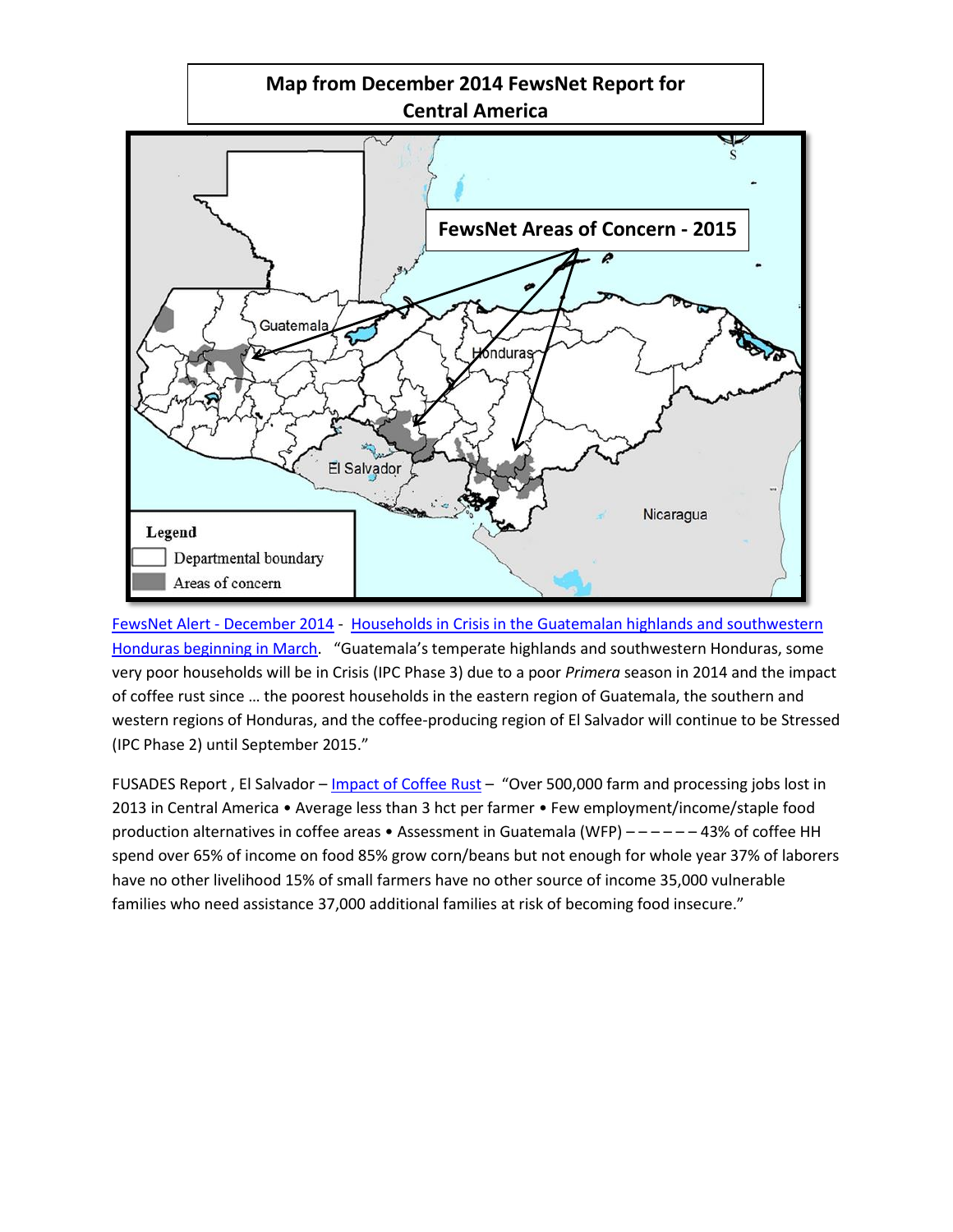